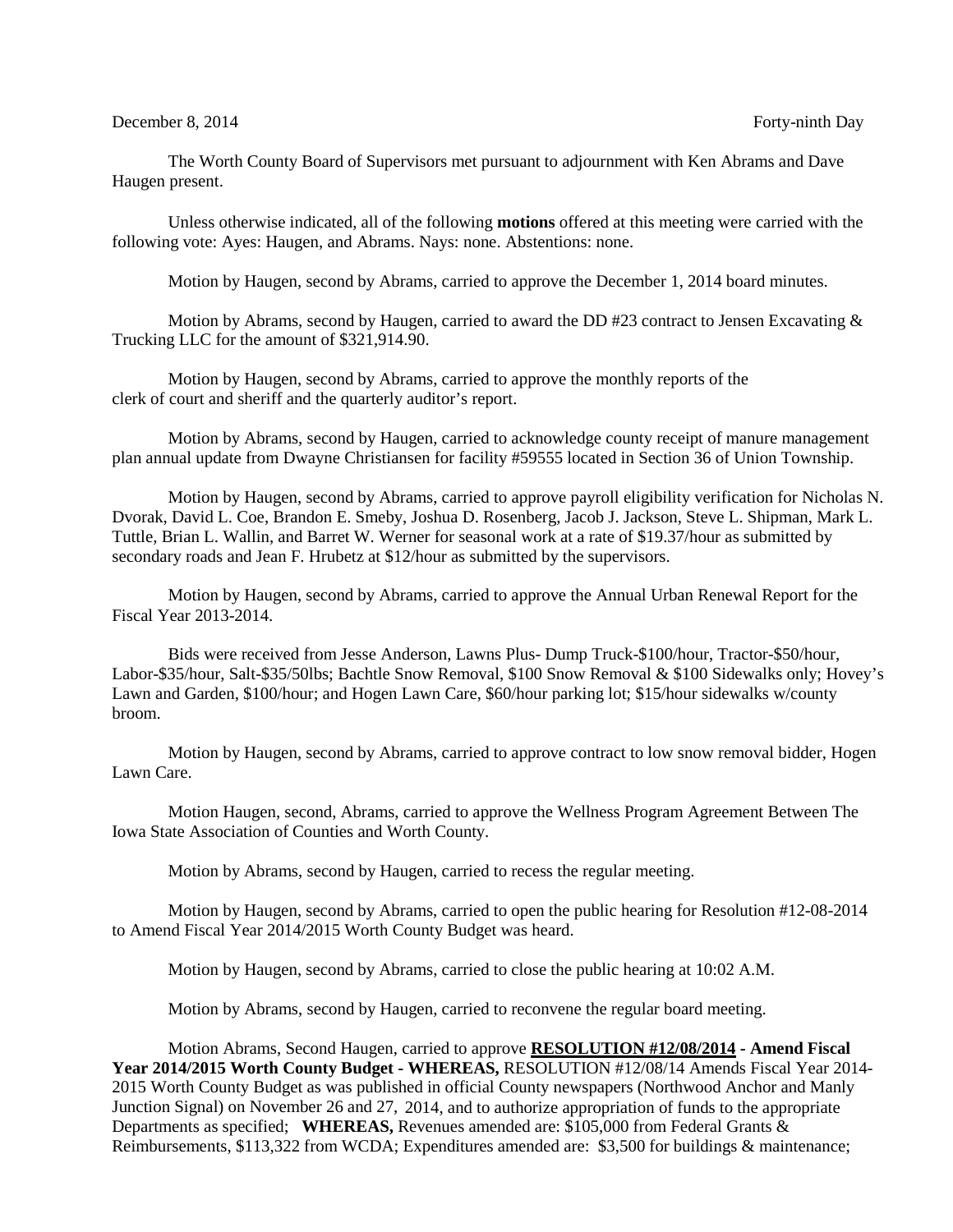\$16,900 for wearing apparel & uniforms-bullet proof vests, \$700,000 for construction & maintenance – motor graders; \$105,000 for land. **BE IT DULY ADOPTED** this 8th day of December, 2014, with the vote thereon being as follows: AYES: Haugen, Abrams NAYS: ABSENT:

WORTH COUNTY BOARD OF SUPERVISORS: Ken Abrams, Vice-Chairperson, Dave Haugen

ATTEST: Jacki Backhaus, Board Clerk and County Auditor

The following claims were approved:

| A & I Auto Body Inc                | Service-Eng  | 1,607.01  |
|------------------------------------|--------------|-----------|
| AT & T                             | Service-E911 | 34.28     |
| <b>Ability Network Inc</b>         | Service-Phd  | 1,656.00  |
| <b>Alliant Energy</b>              | Service-Shf  | 2,715.01  |
| Aramark                            | Service-Eng  | 56.75     |
| B & J Water Conditioning Inc       | Service-Phd  | 143.50    |
| <b>B</b> cn Telecom                | Service-Gsr  | 122.69    |
| Berge, Larry                       | Fuel-Eng     | 27,299.31 |
| <b>Black Hills Energy Inc</b>      | Service-Eng  | 57.52     |
| <b>Bp</b>                          | Fuel-Eng     | 73.64     |
| <b>Brookview Animal Health Inc</b> | Service-Shf  | 88.20     |
| <b>Businessware Solutions Inc</b>  | Service-Dap  | 40.41     |
| <b>Card Center</b>                 | Equip-Dap    | 1,973.69  |
| <b>Carquest Auto Parts Inc</b>     | Parts-Shf    | 1,716.67  |
| <b>Cdw Government Inc</b>          | Parts-Eng    | 5,407.34  |
| <b>Cemstone Concrete Materials</b> | Supplies-Eng | 1,142.71  |
| Central Ia Distributing Inc        | Supplies-Con | 200.20    |
| Central Lock & Key Inc             | Supplies-Ema | 54.71     |
| Centurylink                        | Service-Eng  | 41.02     |
| <b>Certified Laboratories</b>      | Fuel-Eng     | 1,314.90  |
| <b>Cintas Corporation</b>          | Service-Eng  | 84.33     |
| City Of Joice                      | Service-Eng  | 36.05     |
| <b>City Of Kensett</b>             | Service-Eng  | 44.20     |
| City Of Manly                      | Service-Eng  | 37.67     |
| City Of Northwood                  | Service-Vaf  | 294.56    |
| Class C Solutions Group            | Supplies-Eng | 2,264.95  |
| <b>Cummins Central Power Llc</b>   | Parts-Eng    | 75.05     |
| <b>Electronic Engineering</b>      | Service-Shf  | 726.95    |
| Esri                               | Service-Dap  | 6,850.00  |
| Falkstone Llc                      | Rock-Eng     | 90.29     |
| <b>Fallgatter's Market</b>         | Supplies-Phd | 19.69     |
| Globe Gazette                      | Service-Shf  | 153.37    |
| Goveonnection Inc                  | Equip-Dap    | 1,619.55  |
| Greve Law Office                   | Exp-Aty      | 67.50     |
| Grp & Associates Inc               | Service-Phd  | 45.00     |
| <b>Heartland Asphalt Inc</b>       | Supplies-Eng | 324.80    |
| Henry M. Adkins & Son Inc.         | Service-Dap  | 7,035.00  |
| Hovey, Larry                       | Service-Con  | 2,920.00  |
| Huber Supply Co Inc                | Service-Eng  | 105.00    |
| Ia Law Enforcement Academy         | Edu-Shf      | 500.00    |
| Ia Secretary Of State              | Service-Shf  | 30.00     |
| Imwca                              | Wk Comp-Ins  | 8,931.00  |
| Ip Pathways                        | Service-Dap  | 2,160.00  |
| Isac                               | Edu-Rec      | 130.00    |